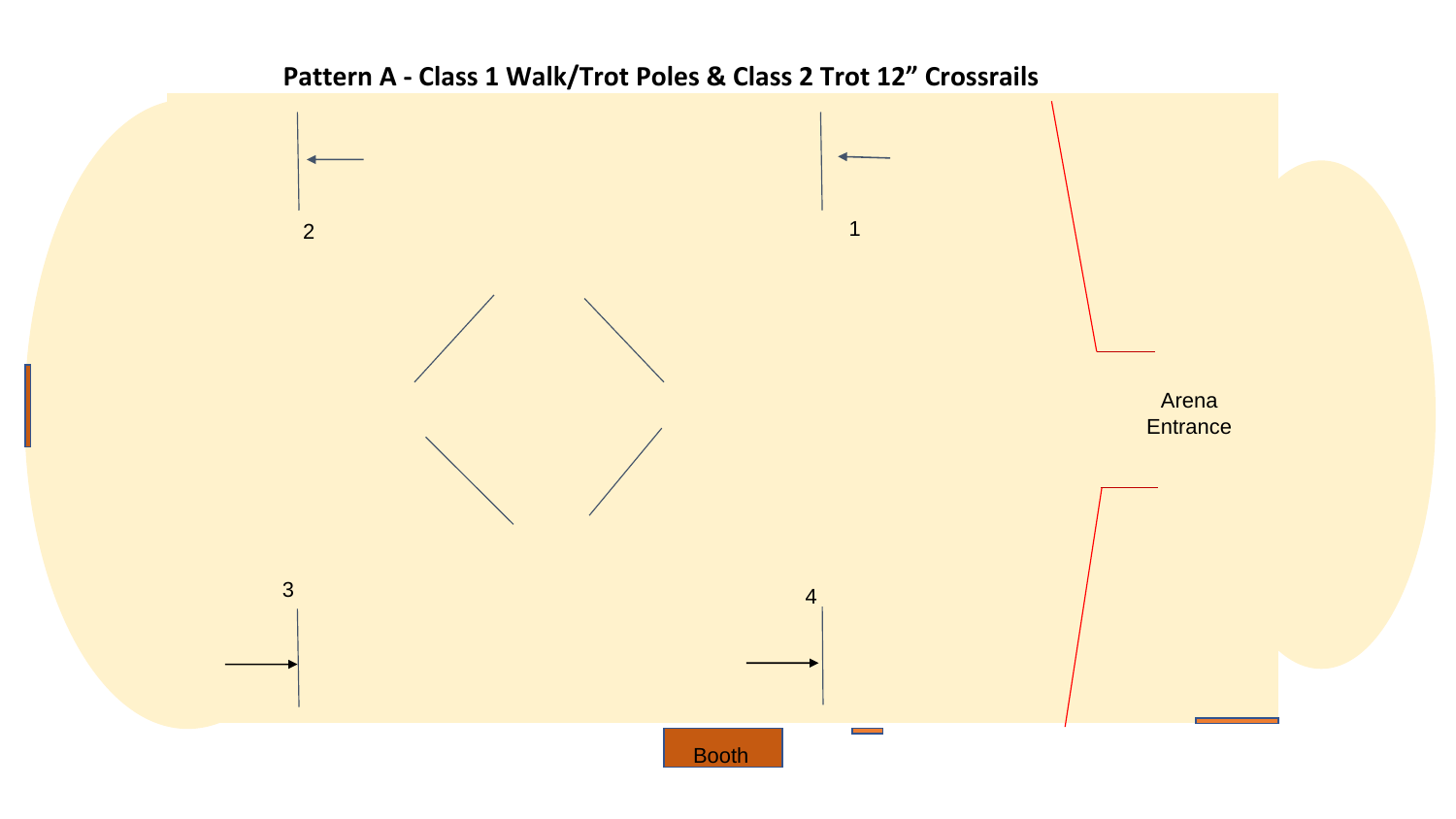**Pattern A - Class 3 Hunter Over Fences 12" Class 5 Hunter Over Fences 2' - Class 7 Hunter Over Fences 2'3"-2'6"**

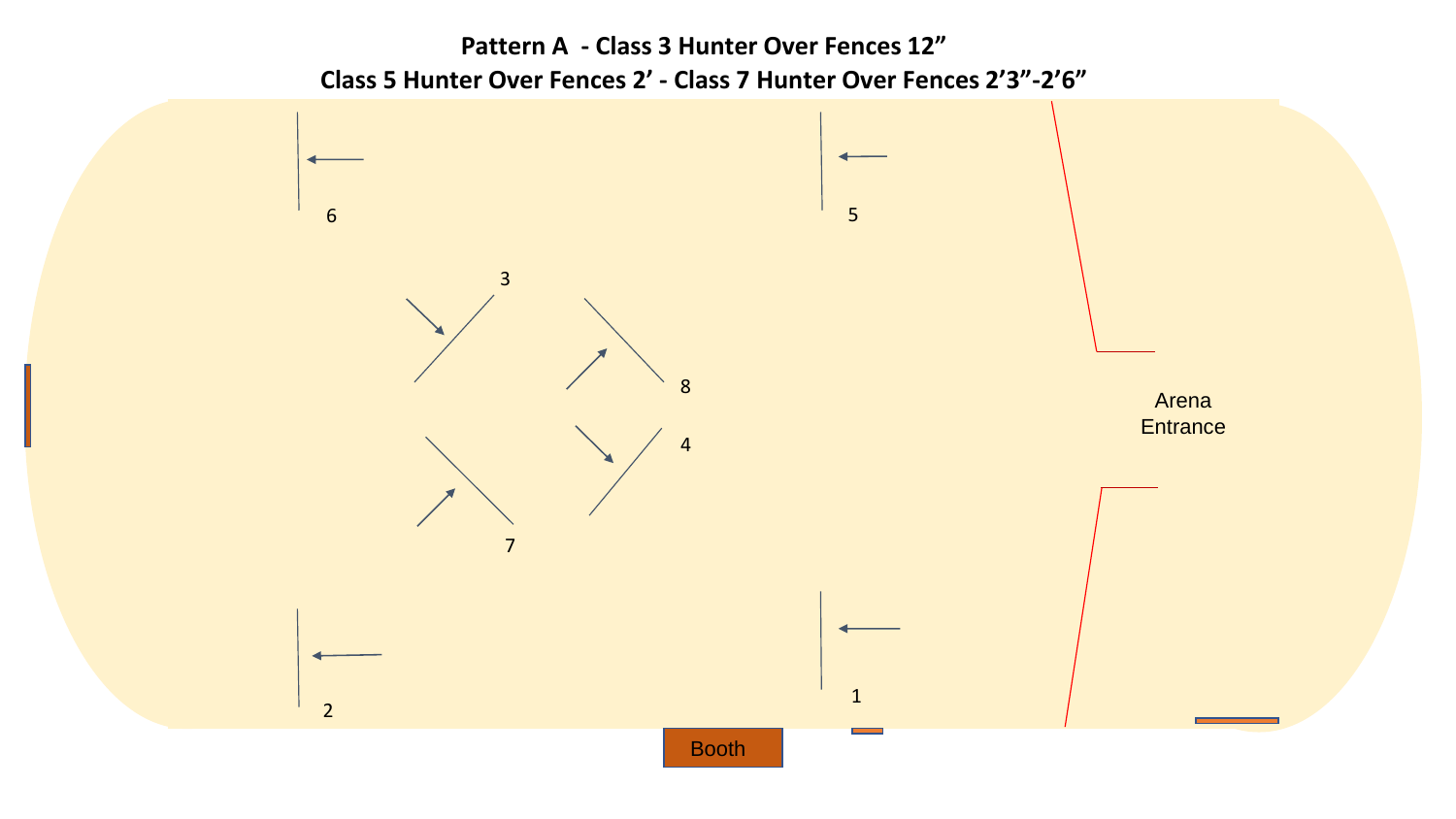**Pattern A - Class 4 Equitation over Fences 12" - Class 6 Equitation over Fences 2' Class 8 Equitation over Fences 2'3"-2'6"** 

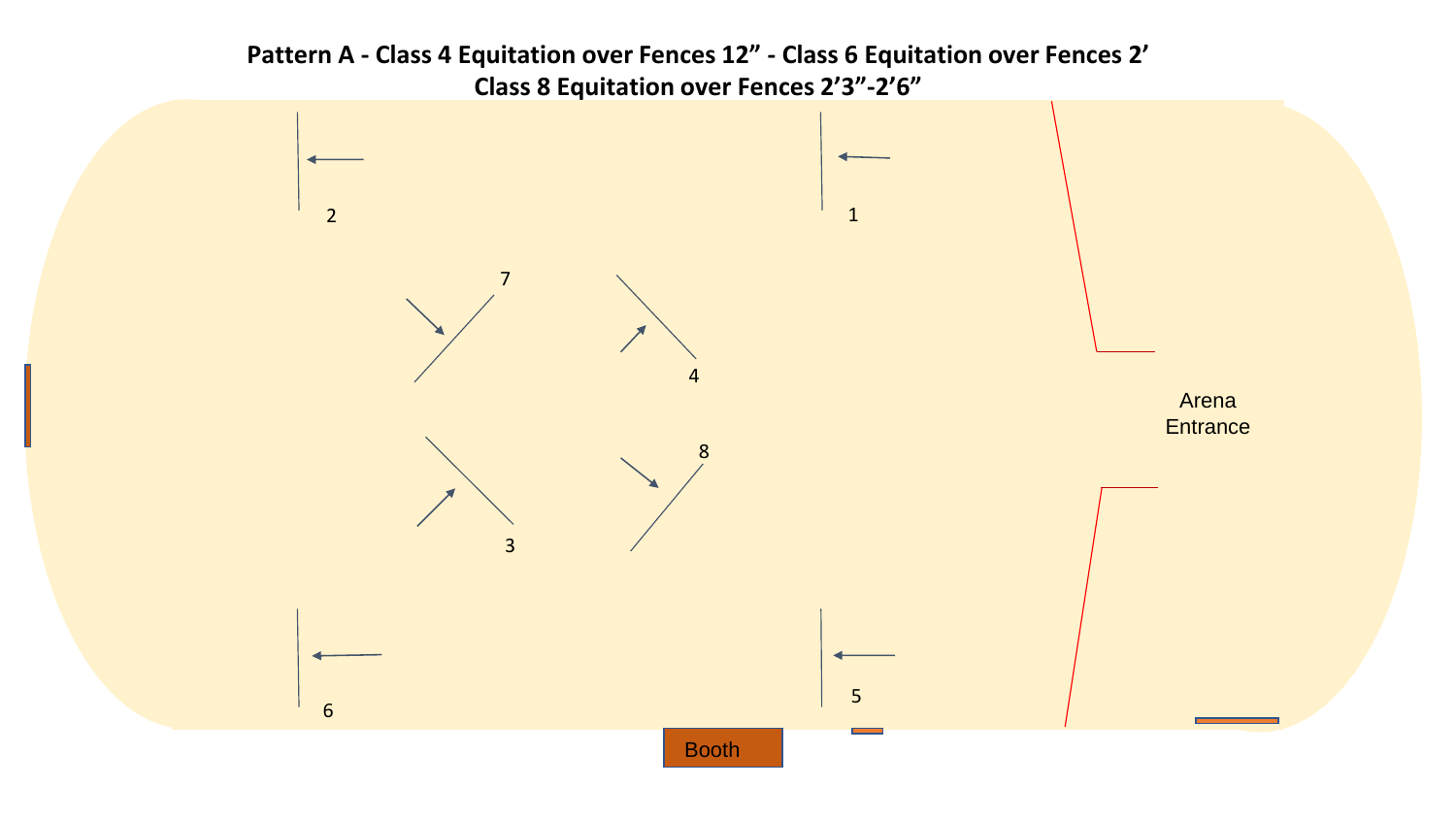### **Pattern A - Class 8 – Hunter Hack 2'**



Booth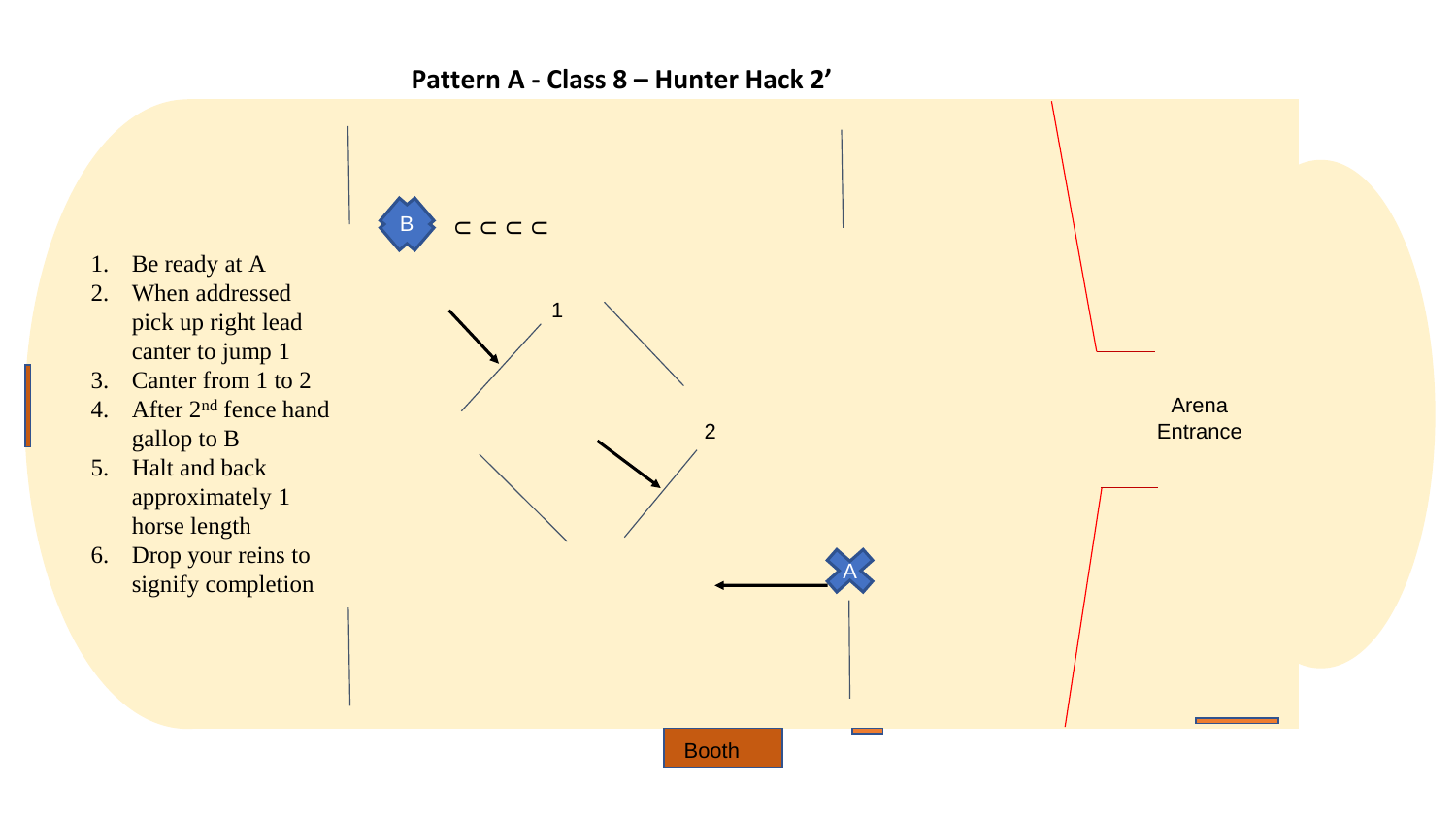# **Pattern A Class 23 – Pee-Wee & Youth Showmanship Class 24 – Adult Showmanship**



- 1. Trot A to B
- 2. Walk from B around C to the Judge
- 3. Stop and set up for inspection



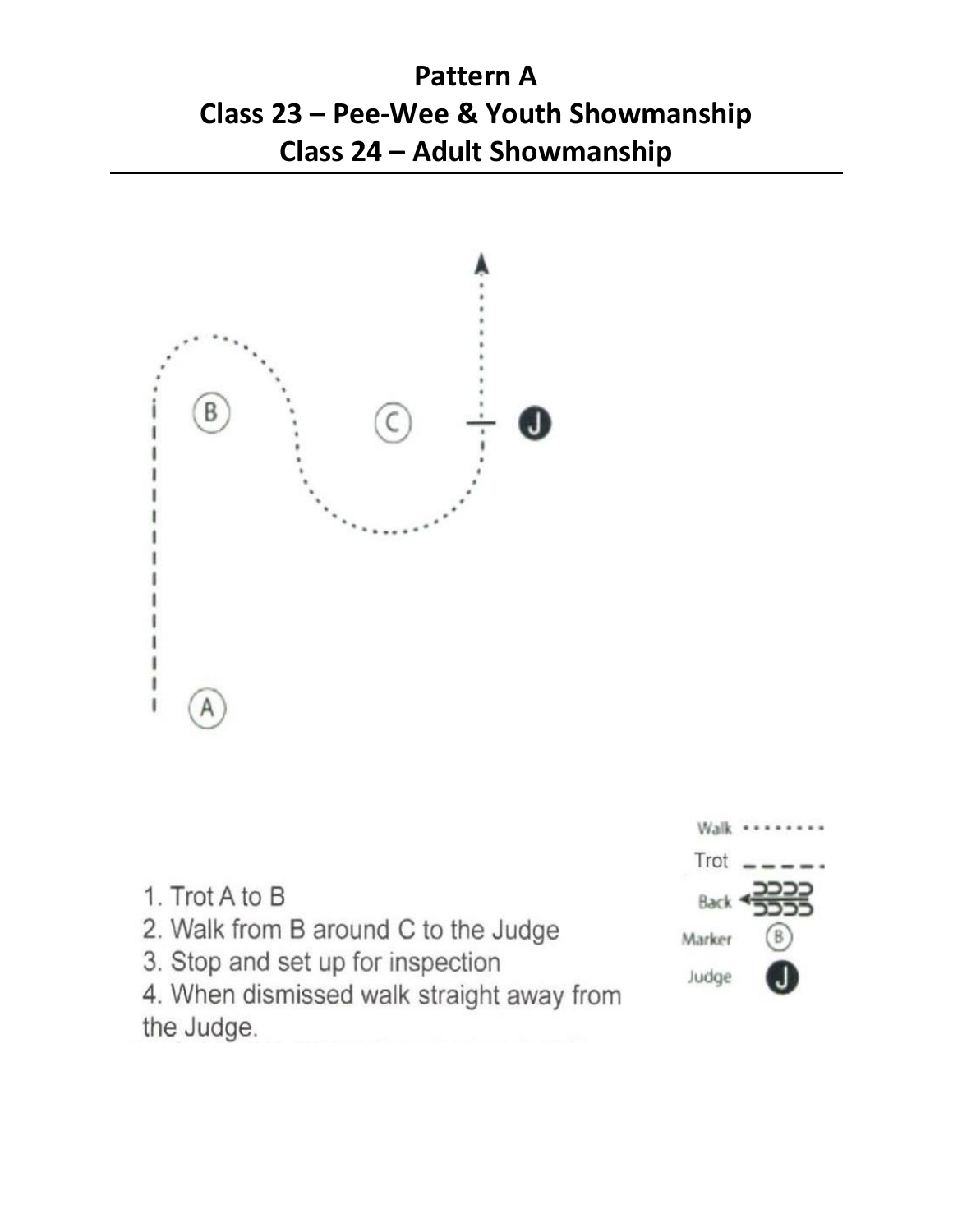

**Class 26 – Western Trail (walk/jog)**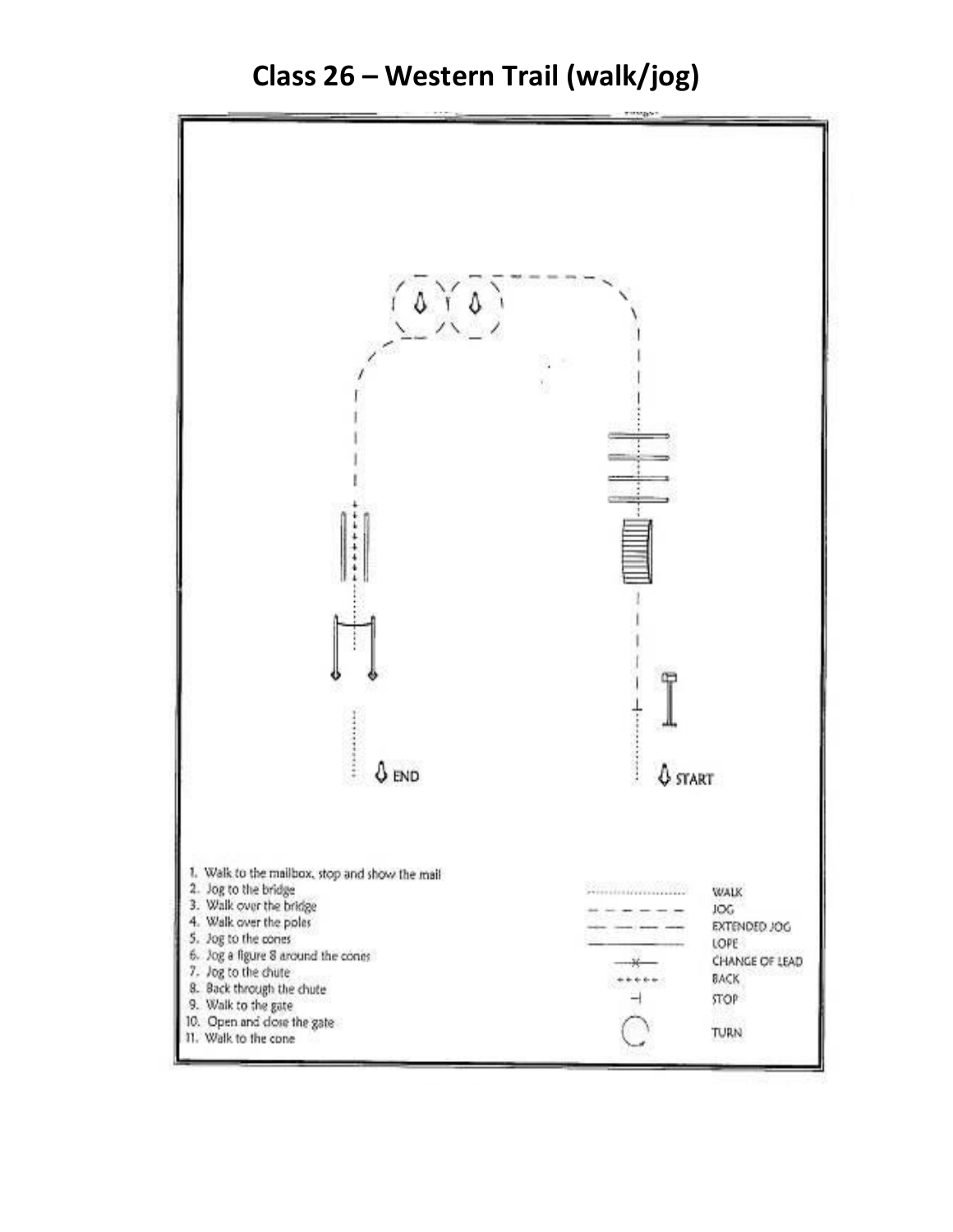## **Walk Trot Ranch Riding Pattern**

- 1. Walk poles
- 2. Walk
- 3. Trot
- 4. One turn, either direction
- 5. Extend trot
- 6. Walk
- 7. Stop, back

#### **PATTERN A**